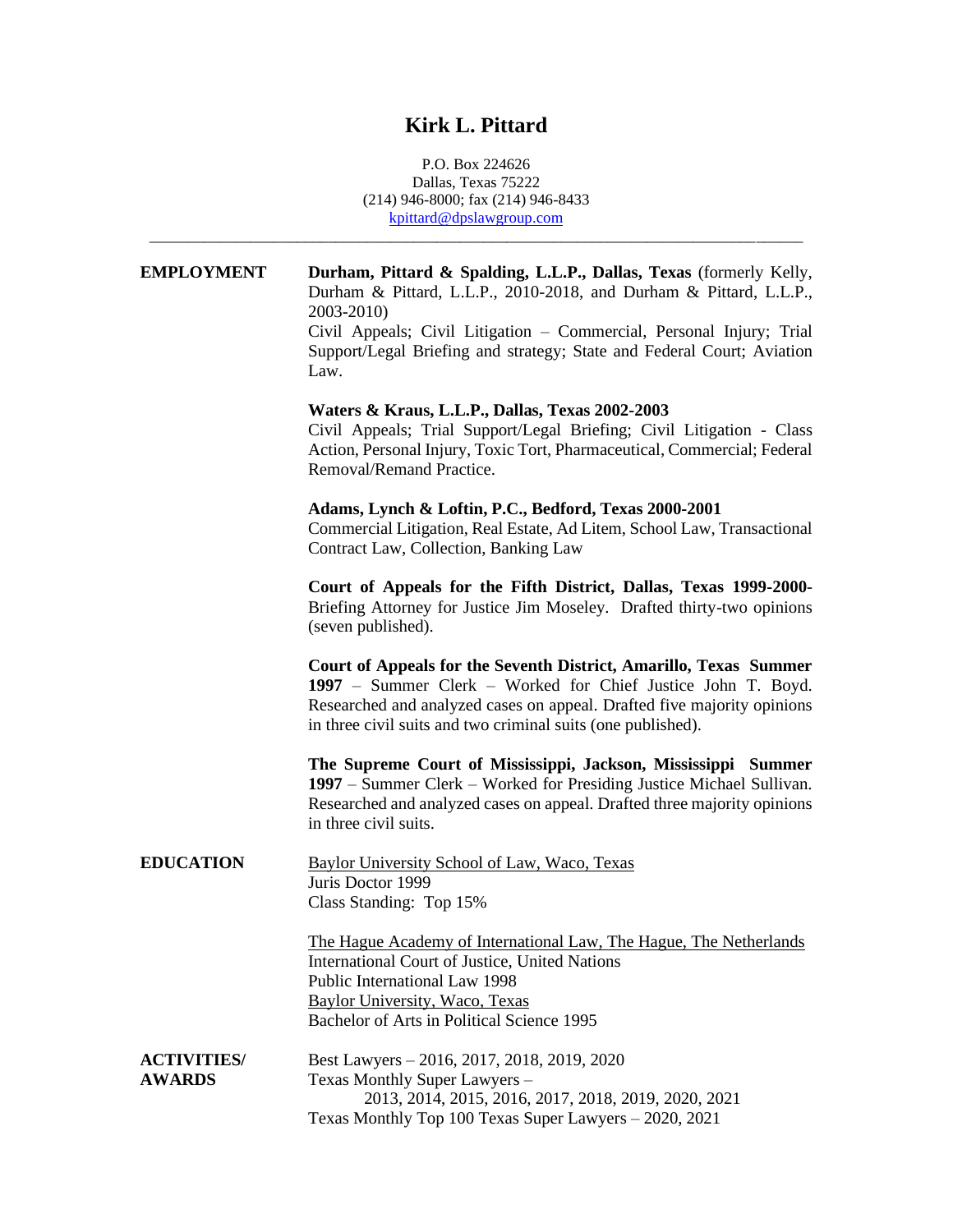|                     | Texas Monthly Top 100 Dallas/Fort Worth Super Lawyers -                                                          |
|---------------------|------------------------------------------------------------------------------------------------------------------|
|                     | 2019, 2020, 2021                                                                                                 |
|                     | Texas Monthly Texas Super Lawyers Rising Star -<br>2005, 2006, 2007, 2008, 2009, 2010, 2011, 2012, 2013          |
|                     | Baylor Lawyer of Month - Dallas Baylor Law Alums, November 2011                                                  |
|                     | D Magazine "Best Lawyers in Dallas" - 2011, 2012, 2013, 2014, 2015,<br>2016, 2017, 2018, 2019, 2020, 2021, 2022  |
|                     | Texas Trial Lawyers Association, Reich Chandler                                                                  |
|                     | Outstanding Advocate Award - 2009                                                                                |
|                     | Dallas Bar Association, Jo Anna Moreland Outstanding Committee Chair                                             |
|                     | Award – 2006 (Publications Committee)                                                                            |
|                     | Law Review - Assistant Managing Editor - Fall 1998, Winter 1998-1999                                             |
|                     | Jerry L. Beane Award for Excellence in Legal Writing                                                             |
|                     | <b>Order of Barristers</b>                                                                                       |
|                     | Dean's List                                                                                                      |
|                     | Texas Invitational Mock Trial Team - Fall 1998                                                                   |
|                     | Law & Life Conference 1998 – Director of Public Relations                                                        |
|                     | Naman, Howell, Smith & Lee Client Counseling Competition - Winter<br>1997, 2 <sup>nd</sup> Place out of 30 teams |
|                     | Dawson & Sodd Moot Court Competition - Fall 1997                                                                 |
|                     | 2 <sup>nd</sup> Place out of 52 Teams                                                                            |
|                     | 3 <sup>rd</sup> Best Speaker out of 104 speakers                                                                 |
|                     | Student Body President, Baylor University - 1994-1995                                                            |
|                     |                                                                                                                  |
| <b>FLYING</b>       | Private Pilot's Certificate – 1999                                                                               |
| <b>EXPERIENCE</b>   | Instrument Rating $-2002$                                                                                        |
|                     | Complex Endorsement $-2006$                                                                                      |
|                     | High Performance Endorsement - 2006                                                                              |
|                     | Checked out to fly the following aircraft:                                                                       |
|                     | Cessna – 152, 172, 182, T182RG;                                                                                  |
|                     | Piper – Archer, Arrow                                                                                            |
|                     | $Cirrus - SR20$                                                                                                  |
|                     | Beechcraft Bonanza F-33A, A-36                                                                                   |
| <b>PUBLICATIONS</b> | Can't we All Just Be Reasonable When it Comes to 18.001?,                                                        |
|                     | Hon. Daryl Moore and Kevin Yankowsky. and Kirk Pittard, Texas                                                    |
|                     | State Bar Advanced Trial Strategies, New Orleans, Louisiana,                                                     |
|                     | March 3-4, 2022.                                                                                                 |
|                     | Tips and Tools for Serving as the Appellate Attorney on Your Trial Team,                                         |
|                     | Kirk Pittard, Dallas Bar Association Appellate Section,                                                          |
|                     | Dallas, Texas, February 17, 2022.                                                                                |
|                     | Tips and Tools for Serving as the Appellate Attorney on Your Trial Team,                                         |
|                     | Hon. Dustin M. Howell and Kirk Pittard, State Bar of Texas 35 <sup>th</sup>                                      |
|                     | Annual Advanced Civil Appellate Practice, December 3, 2021.                                                      |
|                     | Liability for Emergency Medical Care Under the Revised Statute, Kirk L.                                          |
|                     | Pittard, State Bar of Texas 27th Annual Advanced Medical Torts                                                   |
|                     | CLE, Webcast, March 25-26, 2021.                                                                                 |
|                     | Recovery of Medical Expenses Under Texas Civil Practice and Remedies                                             |
|                     | Code § 41.0105—The Paid or Incurred Statute, Kirk Pittard, 51                                                    |
|                     | TEX. TECH L. REV. 731 (Summer 2019).                                                                             |
|                     | Preparing for the Informal Conference with the FAA, Kirk Pittard, AOPA                                           |
|                     | Protection Insights, Vol. 6, Issue 2 (Feb. 2018).                                                                |
|                     |                                                                                                                  |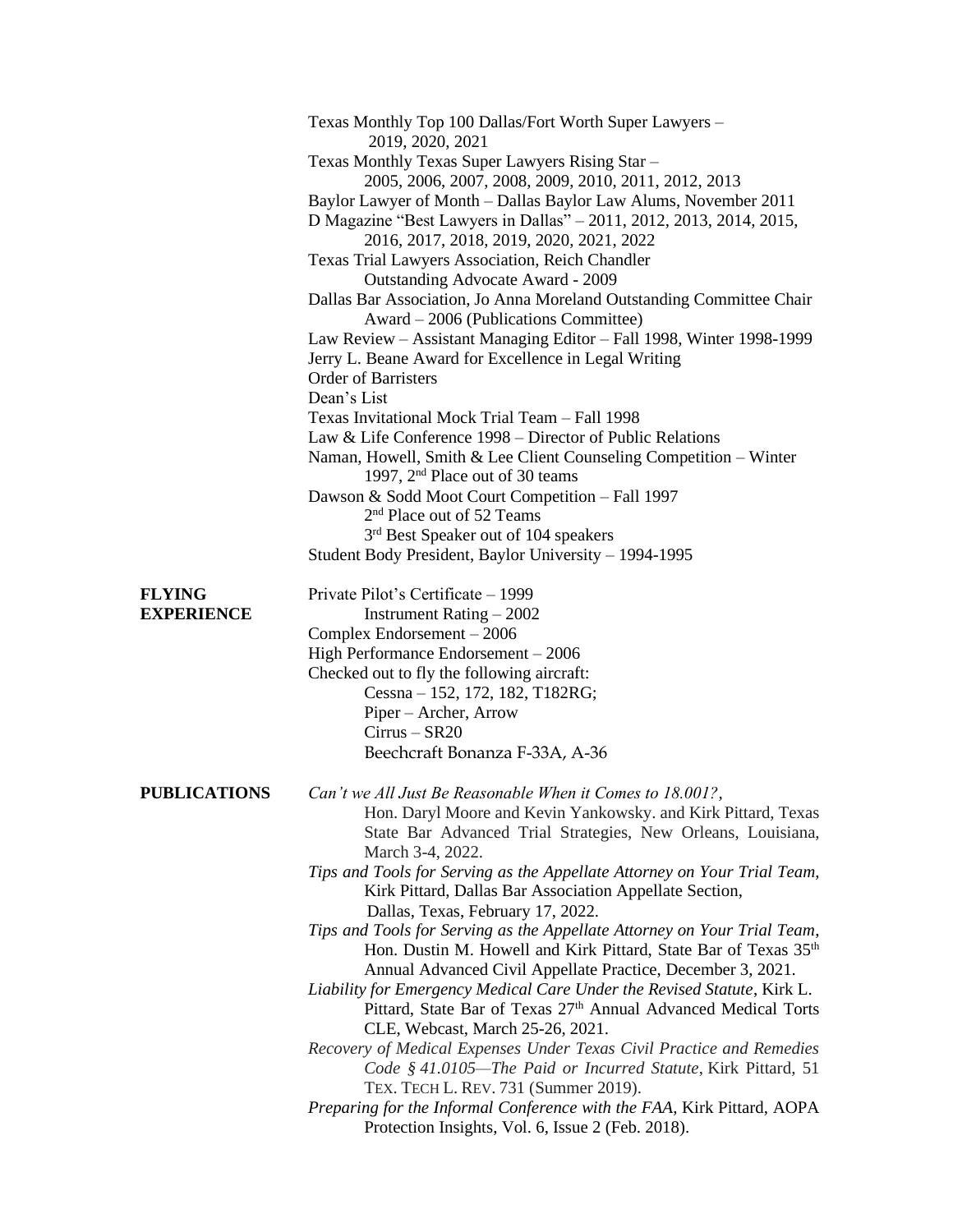- *Submission of Pain and Suffering and Mental Anguish in the Jury Charg*e, Kirk Pittard, The Advocate, Texas State Bar Litigation Section (Winter 2016).
- *The Review of New Trial Orders on Appeal*, Thad D. Spalding and Kirk Pittard, Dallas Bar Association: Headnotes (May 2015).
- *Recovering Medical Expenses in Personal Injury Cases*, Kirk Pittard, Michael A. Yanoff and Cassie J. Dallas, Texas Bar CLE, January 2014.
- *Chapter 74 Pleadings and Motions…Not as Simple as You Might Think*, Kirk L. Pittard with Christy Denison, State Bar of Texas 20<sup>th</sup> Annual Advanced Medical Torts, March 14, 2013.
- *Liability for Health Care Providers Under the Emergency Medical Care* 
	- *Statute,* Kirk L. Pittard, State Bar of Texas, Santa Fe, New Mexico, March 17, 2011
- *Appellate Tips for Trial Attorneys,* Vol. 33, No. 4 Dallas Bar Association: Headnotes (April 2009).
- *Airmen Enforcement Actions 101 for Trial Attorneys,* American Association for Justice, Section Connection--Aviation Law, Vol. 15, No. 1, Fall 2007.
- *Removal and Remand,* with Joshua Bernstein, Texas Advanced Paralegal Seminar, Dallas, Texas, October 4, 2007*.*
- *How Can Appellate Counsel Add Value to Your Case Throughout Litigation?* American Association for Justice 2007 Annual Convention*.*
- *Removal and Remand,* with Joshua Bernstein, Texas Trial Lawyers Association Advanced Personal Injury Seminar, Austin, Texas, May 31, 2007*.*
- *Dead or Alive: The Collateral Source Rule After HB4*, Vol. 37 The Advocate, Texas State Bar Litigation Section (Winter 2006).
- *Removal and Remand,* with James E. Girards, Texas Trial Lawyers
	- Association Advanced Personal Injury Seminar, Houston, Texas, May 11-12, 2006.
- *Preliminary Discovery: Plaintiffs' Perspective,* with Keith Patton, Harris Martin Benzene 101 Litigation Conference, San Antonio, Texas, February 2-3, 2006.
- *What Good Is Appellate Counsel?*, with Leighton Durham, Vol. 1, Issue 4, Dallas Trial Lawyers Association: The Front Line (March 2005).
- *Lawyer Referral Fees and Advertising: A Final Report From the State Bar*, Vol. 28, No. 7 Dallas Bar Association Headnotes (July 1, 2004).
- *A View from the Bench - Differences Between State and Federal Court Practice*, Vol. 28, No. 2 Dallas Bar Association: Headnotes (February 1, 2004).
- *Multidistrict Litigation: Texas Style*, Vol. 28, No. 2 Dallas Bar Association: Headnotes (February 1, 2004).
- *Homeland Security: Plan Ahead Before Heading to Court*, Vol. 27, No. 7 Dallas Bar Association: Headnotes (July 1, 2003).
- *Enforcement Procedures For the State Board For Education Certification and the Texas Educators' Code of Ethics*, with Neal W. Adams and Jon McCormick, Vol. 17, No. 9, Texas School Administrators' Legal Digest (October 2001).
- *Withstanding Batson Muster: What Constitutes a Neutral Explanation*, 50 BAYLOR L. REV. 985 (1998).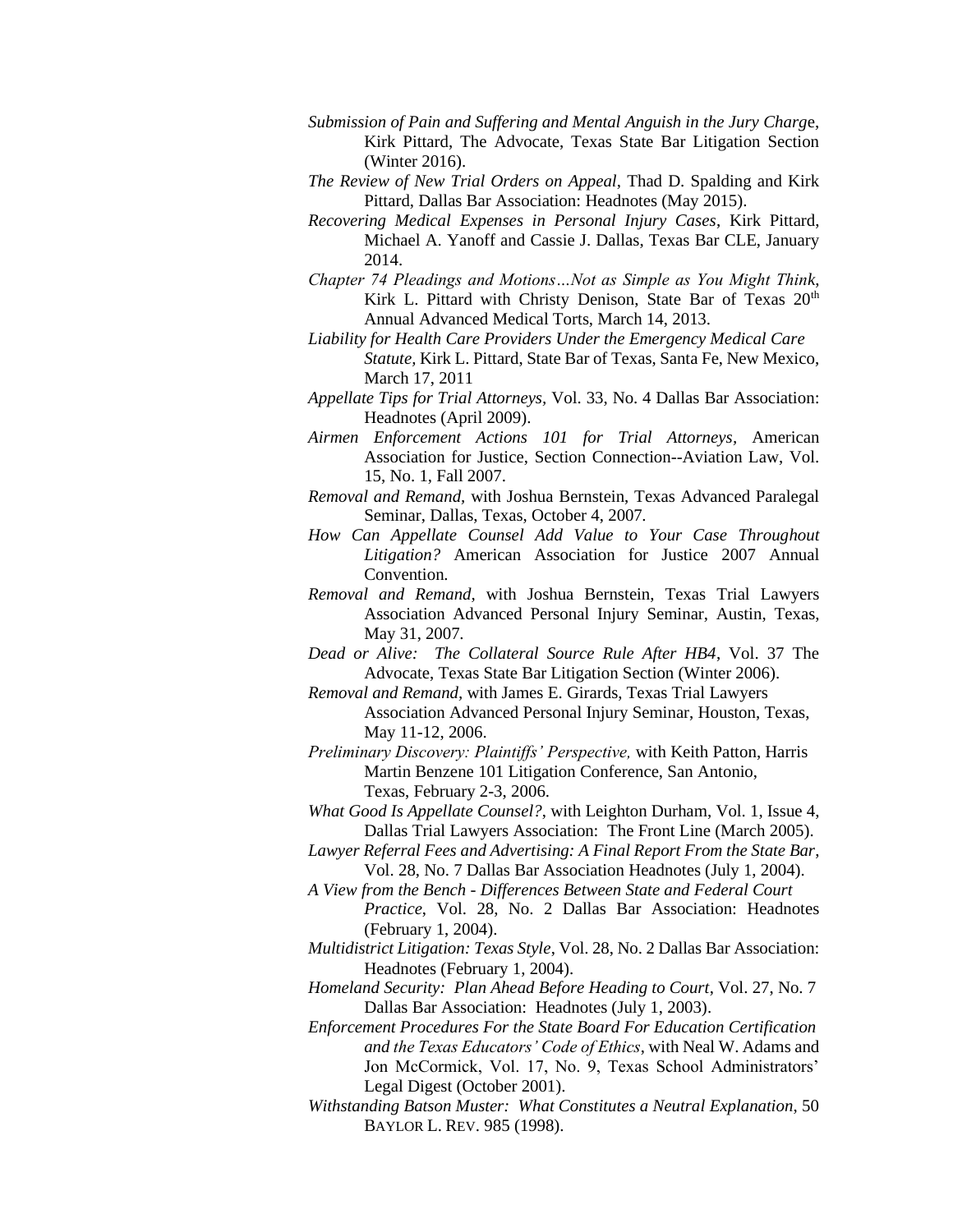## **COMMUNITY** The Texas Lyceum

**SERVICE AND** Vice-President for Leadership – 2016 **MEMBERSHIP** Vice-President for Strategy – 2015 Director – 2014 – 2019 Mac Taylor Inn of Court Barrister – 2012 – 2013 Master – 2014 – Present Patrick E. Higginbotham American Inn of Court Barrister – 2008 - 2011 Dallas Bar Association 2002 - Present Publications Committee – 2003 - Present Co-Chair – 2005 - 2006 Bench/Bar Conference Committee – 2004 - 2005 Program/Speakers Subcommittee – 2004 - 2005 Media Relations Committee – 2004 – 2005 Public Forum Committee – 2006 – Present Co-Chair – 2007 – 2008 Speakers Committee – 2009 Legal Ethics Committee – 2009 Dallas Bar Foundation – Fellow – 2007– Present Dallas Association of Young Lawyers – Life Fellow – 2011 Dallas Trial Lawyers Association – 2003 - Present Nominating Committee – 2021 Board of Directors – 2005 – Present Houston Trial Lawyers Association – 2018 Tarrant County Trial Lawyers Association – 2003 – Present Board of Directors – 2012 - Present Texas Trial Lawyers Association – 2002 - Present Board of Directors – 2006 - Present Finance Committee – 2009 - 2016 Amicus Committee – 2005 - Present TTLA Advocates – Member, Board of Directors – 2006 - 2008 Nominations Committee – 2006, 2007, 2008 Fellowship Member – 2019 - Present New Mexico Trial Lawyers Association – 2016 Mississippi Association for Justice – 2010 - Present Lawyer-Pilot Bar Association – 2003 - Present NTSB Bar Association – 2003 - Present Texas Bar Association – 1999 - Present Texas Bar Foundation – Life Fellow –2007 - Present College of the State Bar of Texas – 2007 - Present American Association for Justice– 2002 - Present Board of Directors, Hurst-Euless-Bedford Education Foundation – 2000–2001 Governmental Affairs Committee, Hurst-Euless-Bedford Chamber of Commerce – 2000–2001 Rotary International, Mid-Cities Pacesetters – 2001 Chairman, Meals on Wheels Program Aircraft Owners and Pilots Association – 2000- Present AOPA Legal Services Plan Panel Attorney – 2003- Present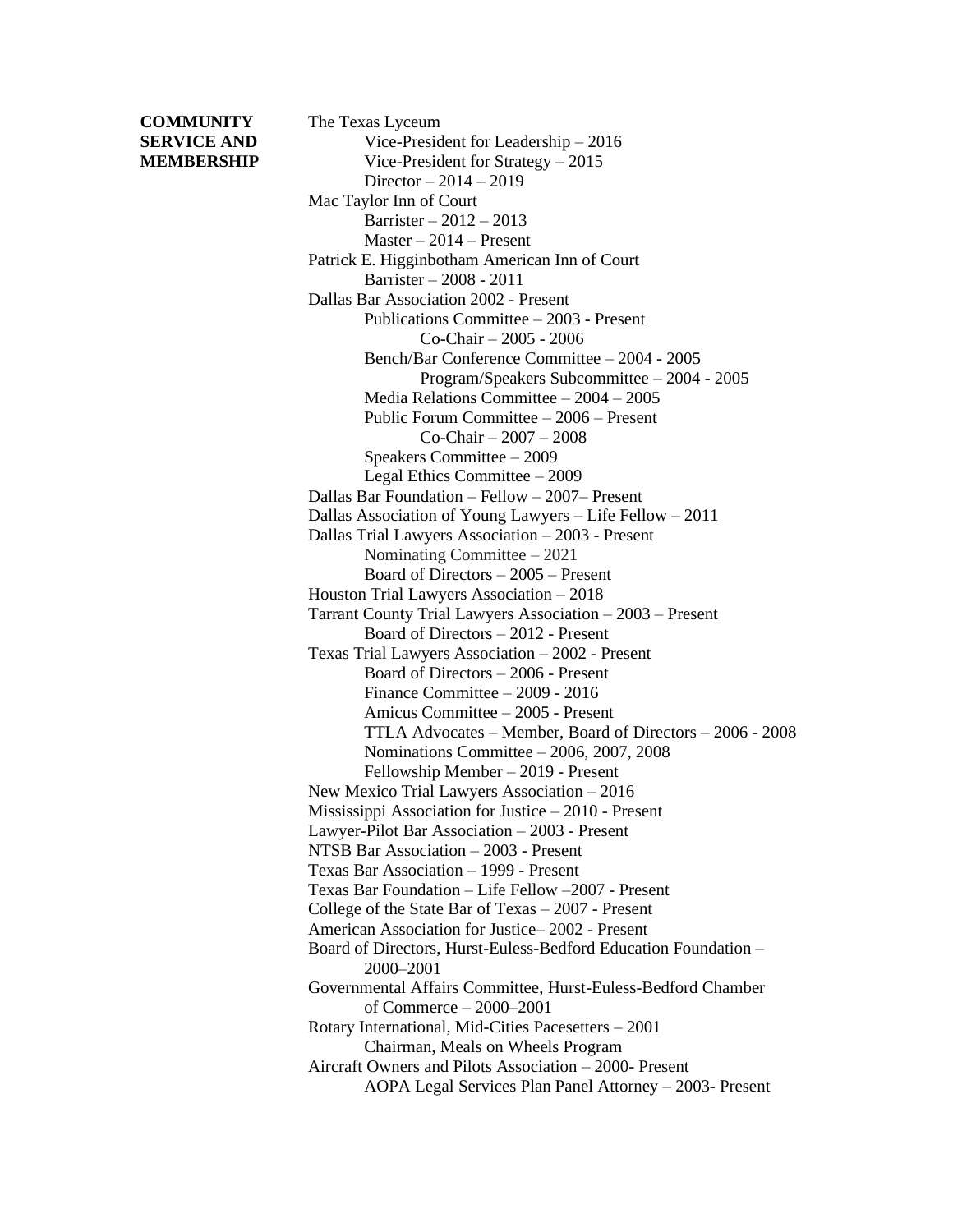|                                       | <b>First United Methodist Church Hurst</b><br>Board of Trustees – 2021<br>Stewardship Committee $-2013$<br>Finance Committee $-2003-2005$<br>Administrative Board - 2003-2013<br>Missions Committee $-2005 - 2017$<br>Vice Chair $-2005$<br>Chair $-2006 - 2013$<br>Global Ministries subcommittee of the Long Range Planning                                                                                                |
|---------------------------------------|------------------------------------------------------------------------------------------------------------------------------------------------------------------------------------------------------------------------------------------------------------------------------------------------------------------------------------------------------------------------------------------------------------------------------|
|                                       | Committee $-2005$<br>Neighborhood Ministries subcommittee of the Long Range                                                                                                                                                                                                                                                                                                                                                  |
|                                       | Planning Committee $-2005$<br>Infant Mortality Task Force, Hurst, Texas - 2006                                                                                                                                                                                                                                                                                                                                               |
| <b>ADMITTED TO</b><br><b>PRACTICE</b> | <b>All Texas State Courts</b><br><b>All New Mexico State Courts</b><br>All Colorado State Courts<br><b>United States Supreme Court</b><br>United States Court of Appeals for the Fifth Circuit<br>United States Court of Appeals for the Second Circuit<br>United States District Court-Northern, Southern, Eastern, Western<br>Districts of Texas<br>United States District Court–Eastern and Western Districts of Arkansas |
| <b>REPORTED</b><br><b>CASES</b>       | Mitschke v. Borromeo, No. 21-0326, --- S.W.3d ---, 2022 WL 1510317<br>(Tex. May 13, 2022).                                                                                                                                                                                                                                                                                                                                   |
|                                       | Univ. of Texas M.D. Anderson Cancer Ctr. v. McKenzie, 578 S.W.3d 506<br>(Tex. 2019).                                                                                                                                                                                                                                                                                                                                         |
|                                       | SCI Texas Funeral Services, Inc. v. Nelson, 540 S.W.3d 539 (Tex. 2018).                                                                                                                                                                                                                                                                                                                                                      |
|                                       | In re East Texas Medical Center, No. 12-17-00183-CV, 2017 WL<br>4675511 (Tex. App.—Tyler Oct. 18, 2017) (orig. proceeding).                                                                                                                                                                                                                                                                                                  |
|                                       | In Interest of H.S., 550 S.W.3d 151 (Tex. 2018).                                                                                                                                                                                                                                                                                                                                                                             |
|                                       | City of Houston v. Roman, No. 01-15-01042-CV, 2016 WL 3748851<br>(Tex. App.—Houston [1st Dist.] July 12, 2016, no pet.) (mem. op.).                                                                                                                                                                                                                                                                                          |
|                                       | Harlingen Med. Ctr. v. Andrade, No. 13-14-0700-CV, No. 13-15-0119-<br>CV, 2016 WL 1613297 (Tex. App.—Corpus Christi Apr. 21, 2016, pet.<br>dism'd).                                                                                                                                                                                                                                                                          |
|                                       | Archer v. Tunnell, No. 05-15-00459-CV, 2016 WL 519632 (Tex. App.-<br>Dallas Feb. 9, 2016, no pet.) (mem. op.).                                                                                                                                                                                                                                                                                                               |
|                                       | In re State Farm Lloyds, 519 S.W.3d 647 (Tex. App.—Corpus Christi<br>2015, no pet.) (mem. op.).                                                                                                                                                                                                                                                                                                                              |
|                                       | <i>In re Equipment Depot, No. 14-0981, (Tex. Jan. 21, 2015).</i>                                                                                                                                                                                                                                                                                                                                                             |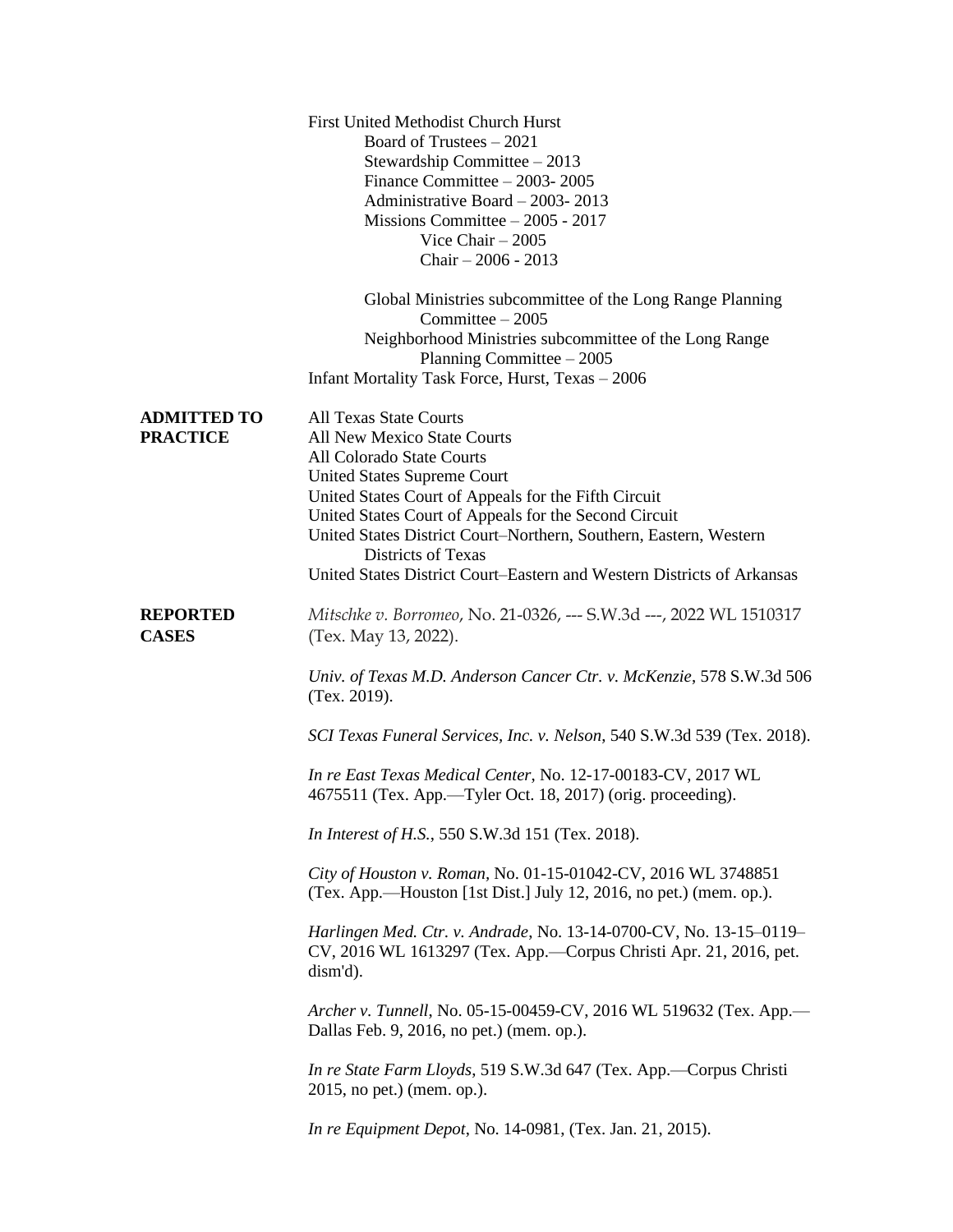*In re Equip. Depot, Ltd.,* No. 02-14-00154-CV, 2014 WL 4698125 (Tex. App.—Fort Worth Sept. 8, 2014, no pet.) (mem. op.). *In re H.E. Trans, Inc.*, No. 05-14-00340-CV, 2014 WL 2937497 (Tex. App.—Dallas June 26, 2014, no pet.) (mem. op.).

*RJ Meridian Care of Alice, Ltd. v. Robledo*, No. 04-14-00195-CV, 2014 WL 2917669 (Tex. App.—San Antonio June 25, 2014, no pet.) (mem. op.).

*Long v. Elliott*, 416 S.W.3d 152 (Tex. App.—Eastland 2013, no pet.). *Schrapps v. Lam Pham*, No. 09-12-00080-CV, 2012 WL 4017768 (Tex. App.—Beaumont Sept. 13, 2012, pet. denied) (mem. op.).

*Ashton Grove L.C. v. Jackson Walker L.L.P.*, 366 S.W.3d 790 (Tex. App.—Dallas 2012, no pet.).

*Capps v. Nexion Health at Southwood, Inc.*, 349 S.W.3d 849 (Tex. App.—Tyler 2011, no pet.).

*Salas v. Chris Christensen Sys., Inc.*, No. 10-11-00107-CV, 2011 WL 4089999 (Tex. App.—Waco Sept. 14, 2011, no pet.) (mem. op.).

*Goodner v. Hyundai Motor Co.*, Ltd., 650 F.3d 1034 (5th Cir. 2011).

*Werley v. Cannon*, 344 S.W.3d 527 (Tex. App.—El Paso 2011, no pet.).

*In re Oncor Elec. Delivery Co. LLC*, No. 05-11-00188-CV, 2011 WL 989071 (Tex. App.—Dallas Mar. 22, 2011, no pet.) (mem. op.).

*Elliot v. Hollingshead*, 327 S.W.3d 824 (Tex. App.—Eastland 2010, no pet.).

*In re Prof'l Pharmacy II*, No. 2-10-163-CV, 2010 WL 3718946 (Tex. App.—Fort Worth Sept. 23, 2010, no pet.) (mem. op.).

*Smith v. Shipp*, No. 05-09-01204-CV, 2010 WL 2653733 (Tex. App.— Dallas July 6, 2010, no pet.) (mem. op.).

*Vestal v. Wright*, No. 2-08-237-CV, 2009 WL 2751020 (Tex. App.—Fort Worth Aug. 31, 2009, pet. denied) (mem. op.).

*Reeder v. Trinity Industries, Inc.,* 294 S.W.3d 851 (Tex. App.—Dallas 2009, pet. denied).

*Wal-Mart Stores Texas, LP v. Crosby*, 295 S.W.3d 346 (Tex. App.— Dallas 2009, pet. denied).

*Ferguson v. Building Materials Corp*., 295 S.W.3d 642 (Tex. 2009).

*In the Matter of B.B.M.,* 291 S.W.3d 463 (Tex. App.—Dallas 2009, pet.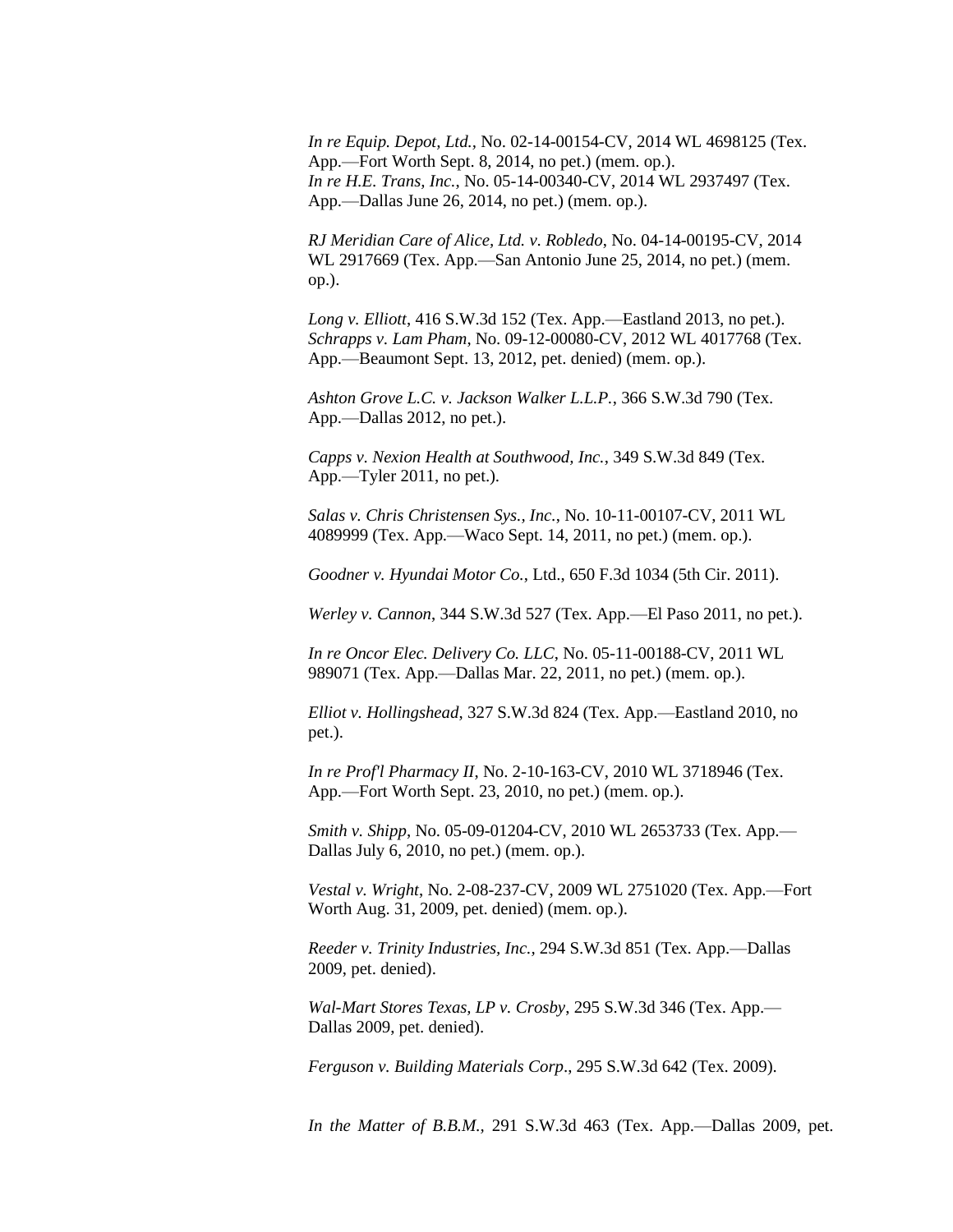denied).

*UHS of Timberlawn, Inc. v. S.B., a Minor,* 281 S.W.3d 207 (Tex. App.— Dallas 2009, pet. denied).

*Benish v. Grottie,* 281 S.W.3d 184 (Tex. App.—Fort Worth 2009, pet. denied).

*Knapp v. Wilson N. Jones Mem'l Hosp.,* 281 S.W.3d 163 (Tex. App.—Dallas 2009, no pet.).

*Turner v. Hendon*, 269 S.W.3d 243 (Tex. App.—El Paso 2008 pet. denied). *Lanphier v. Avis,* 244 S.W.3d 596 (Tex. App.—Texarkana 2008, pet. dism'd by agr.).

*Perez v. Kleinart,* 211 S.W.3d 468 (Tex. App.—Corpus Christi 2006, no pet.).

*Mireles v. Ashley*, 201 S.W.3d 779 (Tex. App.—Amarillo 2006, no pet.).

*Dallas County v. Hughes*, 189 S.W.3d 886 (Tex. App.—Dallas 2006, pet. denied).

*Akins v. Radiator Specialty Co*., No.Civ.A 3:05-51, 2006 WL 285044 (W.D. Pa. Sept. 29, 2006).

*Carroll v. Bank of New York*, No. 10-03-00319-CV, 2005 WL 241224, (Tex. App.—Waco Feb. 2, 2005, no pet.).

*Zurich American Ins. Co. v. Gill*, 173 S.W.3d 878 (Tex. App.—Fort Worth 2005, pet. denied).

*Lisanti v. Dixon*, 147 S.W.3d 638 (Tex. App.—Dallas 2004, pet. denied).

*Ugarte v. Gallardo,* 145 S.W.3d 272 (Tex. App.—El Paso 2004, pet. denied) (briefed response to Petition for Review).

*Brown & Root Inc. v. Moore*, 92 S.W.3d 848 (Tex. App.—Texarkana 2002, pet.denied).

**PRESENTATIONS** *Welcome To The Jungle: Proving up Medical Bills After In Re Allstate & In Re K&L Auto Crushers,* Kirk Pittard and Morgan McPheeters, Dallas Trial Lawyers Association, Dallas, Texas, May 18, 2022.

> *Discovery and Proof Necessary to Prove or Contest Medical Costs,* with Hon. Daryl Moore and Kevin Yankowsky. and Kirk Pittard, Texas State Bar Advanced Trial Strategies, New Orleans, Louisiana, March 3-4, 2022.

> *Tips and Tools for Serving as the Appellate Attorney on Your Trial Team*, Kirk Pittard, Dallas Bar Association Appellate Section, Dallas, Texas, February 17, 2022.

> *Serving as Appellate Counsel on a Trial Team*, D. Todd Smith, Jody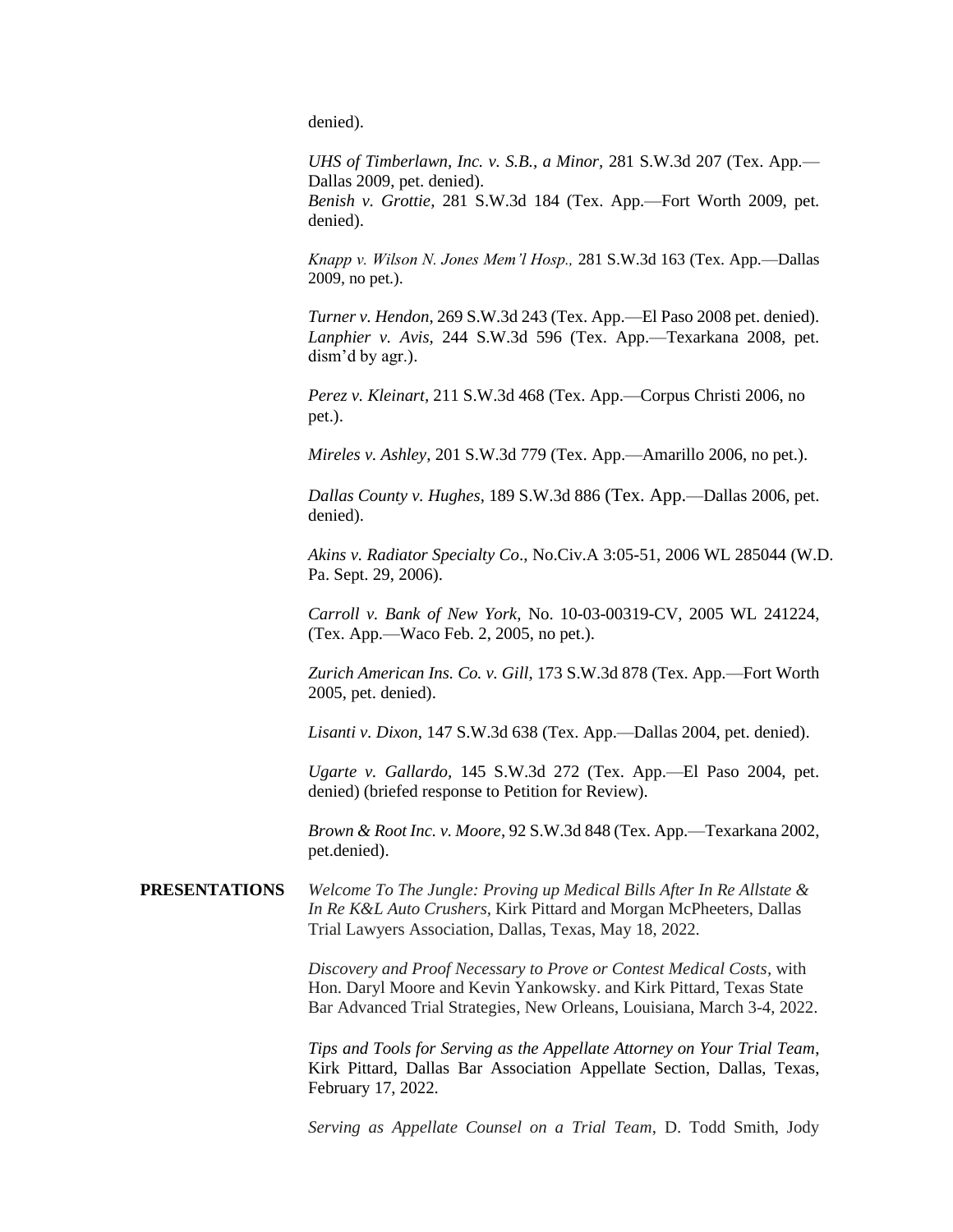Sanders and Kirk Pittard, Texas Appellate Law Podcast, February 17, 2022.

*Tips and Tools for Serving as the Appellate Attorney on Your Trial Team*, Hon. Dustin M. Howell and Kirk Pittard, Advanced Civil Appellate Practice, Austin, Texas, December 3, 2021.

*Observations from an Appellate Attorney at Trial*, Kirk Pittard, Texas Trial Lawyers, Santa Fe, New Mexico, September 10, 2021.

*In re Allstate Indemnity Company: The SCOTX Opinion*, Kirk Pittard, Quentin Brogdin, Alan J. Roberton and Kevin Camp, Texas Trial Lawyers Webinar, May 7, 2021.

*Liability for Emergency Medical Care Under the Revised Statute*, Kirk L. Pittard, State Bar of Texas 27<sup>th</sup> Annual Advanced Medical Torts CLE, Webcast, March 25-26, 2021.

*Elections Have Consequences: The New Landscape in the Texas Courts of Appeals*, Kirk L. Pittard and Kent Rutter, Tarrant County Trial Lawyers Association, Fort Worth, Texas, February 26, 2020.

*7 Reason We Need Appellate Counsel at Trial: Preservation of Error and Other Good Stuff*, Kirk L. Pittard, Texas Trial Lawyers Association, Fort Worth, Texas, November 7, 2019.

*2019 Car Wrecks CLE Seminar*, Moderated Judicial Panel with Judge Tonya Parker, Judge Martin Hoffman and Judge Mark Greenberg, Texas Trial Lawyers Association, Belo Mansion, Dallas, Texas, October 10, 2019.

*Texas Supreme Court Case Update*, Kirk L. Pittard, Tex Quesada and Dan Christensen, Texas Trial Lawyers Association, Plano, Texas, December 2018.

*Observations from an Appellate Attorney at Trial: Preservation of Error and Other Good Stuff*, Kirk L. Pittard, Houston Trial Lawyers Association, Houston, Texas, Houston 2018.

*Observations from an Appellate Attorney at Trial: Preservation of Error and Other Good Stuff*, Kirk L. Pittard, San Antonio Trial Lawyers Association, San Antonio, Texas, June 2018.

*Observations from an Appellate Attorney at Trial: Preservation of Error and Other Good Stuff*, Kirk L. Pittard, Tarrant County Trial Lawyers Association, Fort Worth, Texas, February 2018.

*Recovery of Medical Expenses*, Kirk L. Pittard, Texas Advanced Paralegal Seminar, Fort Worth, Texas, September, 2015.

*Recovery of Medical Expenses*, Kirk L. Pittard, 22nd Annual Advanced Medical Torts CLE, San Antonio, Texas, March, 2015.

*Medical Expenses,* Kirk L. Pittard with Michael Yanoff, 2014 Damages in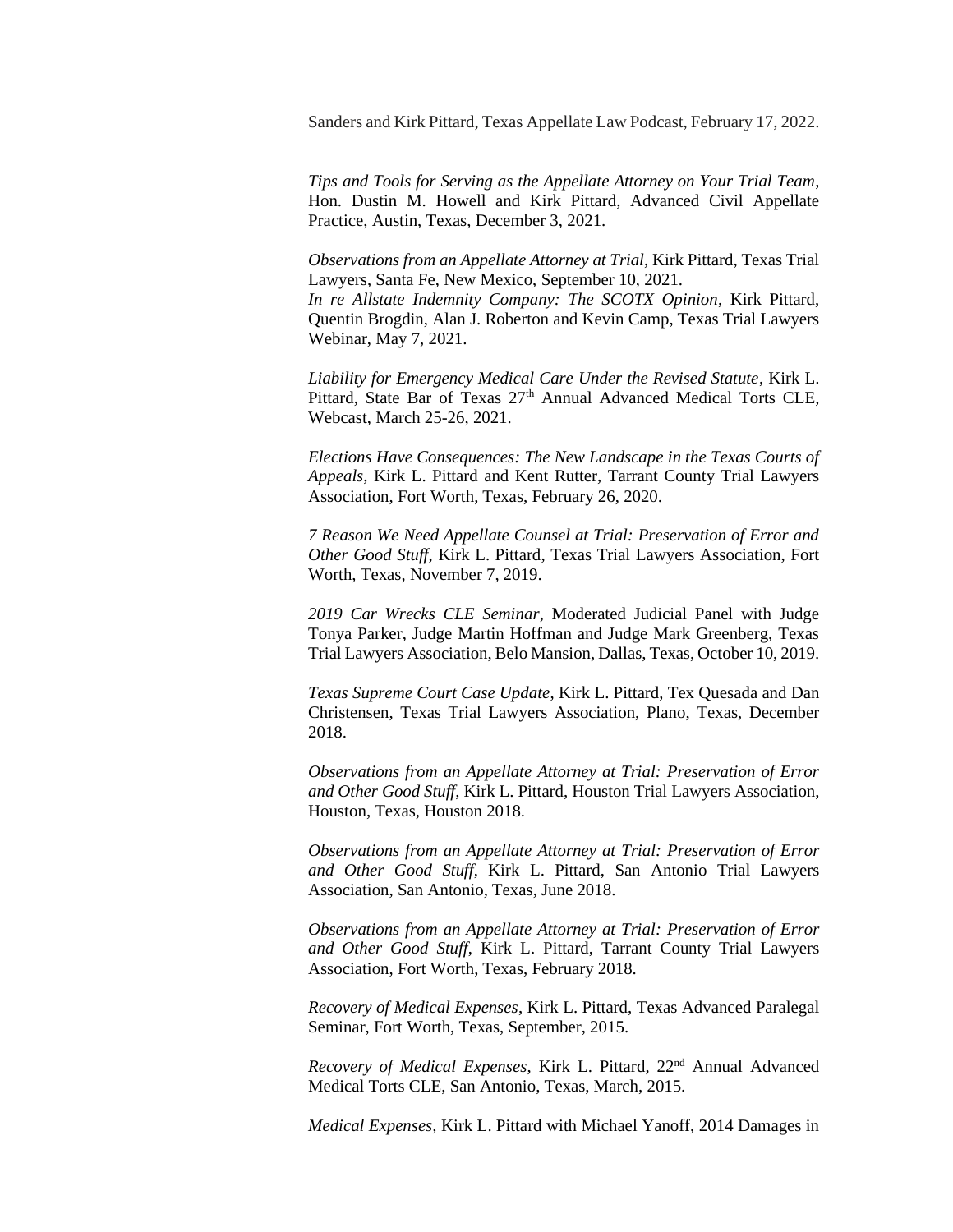Civil Litigation, Texas Bar CLE, Dallas, Texas, January, 2014.

*Dallas Bar Association Trial Academy: Panel Discussion Regarding the Jury Charge and Charge Conference*, Kirk L. Pittard with Judge Tonya Parker and Jody Rudman, Dallas, Texas, July 26, 2013.

*Preservation of Error for Appeal*, Kirk L. Pittard with Judge Mark Greenberg, Steve Gibson and Scott Stolley, Dallas Bar Association Tort & Insurance Practice Section, Dallas, Texas, July 9, 2013.

*Chapter 74 Pleadings and Motions…Not as Simple as You Might Think*, Kirk L. Pittard with Jennifer King, State Bar of Texas  $20<sup>th</sup>$  Annual Advanced Medical Torts, San Antonio, Texas, March 14, 2013.

*Escabedo Decision: Navigating the Recovery of Medical Damages in a Personal Injury Case*, Kirk L. Pittard with Meloney Perry, University of Texas School of Law, Insurance Law Institute, Austin, Texas, October 18, 2012.

*Advocacy in the 5th Court of Appeals: The Perspectives of Three Justices*, Kirk L. Pittard with Hon. Kerry Fitzgerald, Hon. Doug Lang, Hon. Mary Murphy, 2012 Dallas Bar Association Bench Bar Conference, September 27, 2012.

*Pilot's Bill of Rights*, Kirk L. Pittard, RFC Flying Club, Dallas, Texas, September 18, 2012

*Escabedo Decision: Navigating the Recovery of Medical Damages in a Personal Injury Lawsuit*, Kirk L. Pittard, Fort Bend County Bar Association, Sugarland, Texas, August 30, 2012.

*Escabedo Decision: Navigating the Recovery of Medical Damages in a Personal Injury Lawsuit*, Kirk L. Pittard, Denton County Bench Bar Conference, Pottsboro, Texas, May 19, 2012.

*Trends in Rulings by the Texas Courts of Appeals*, Kirk L. Pittard, Dallas Bar Association, Appellate Section, May 17, 2012.

*The Long, Long Road of Paid or Incurred*, Kirk L. Pittard, Dan Worthington, and Milton C. Colia, Texas Association of Defense Counsel, Inc., 2012 Spring Meeting, Santa Fe, New Mexico, April 25, 2012.

*Escabedo Decision: Navigating the Recovery of Medical Damages in a Personal Injury Lawsuit*, Kirk L. Pittard and Peter M. Kelly, Hildalgo County Bar Association, Civil Trial Conference, April 12, 2012.

*Paid or Incurred After Escabedo*, Kirk L. Pittard, El Paso Trial Lawyers Association, El Paso, Texas, March 15, 2012.

*Justice for All – The Wyatt Wright Show*, KTSA 550AM, guest commentator regarding the Texas Supreme Court's opinion in *Haygood v. Escabedo* concerning recovery of past medical expenses in civil cases, January 22, 2012.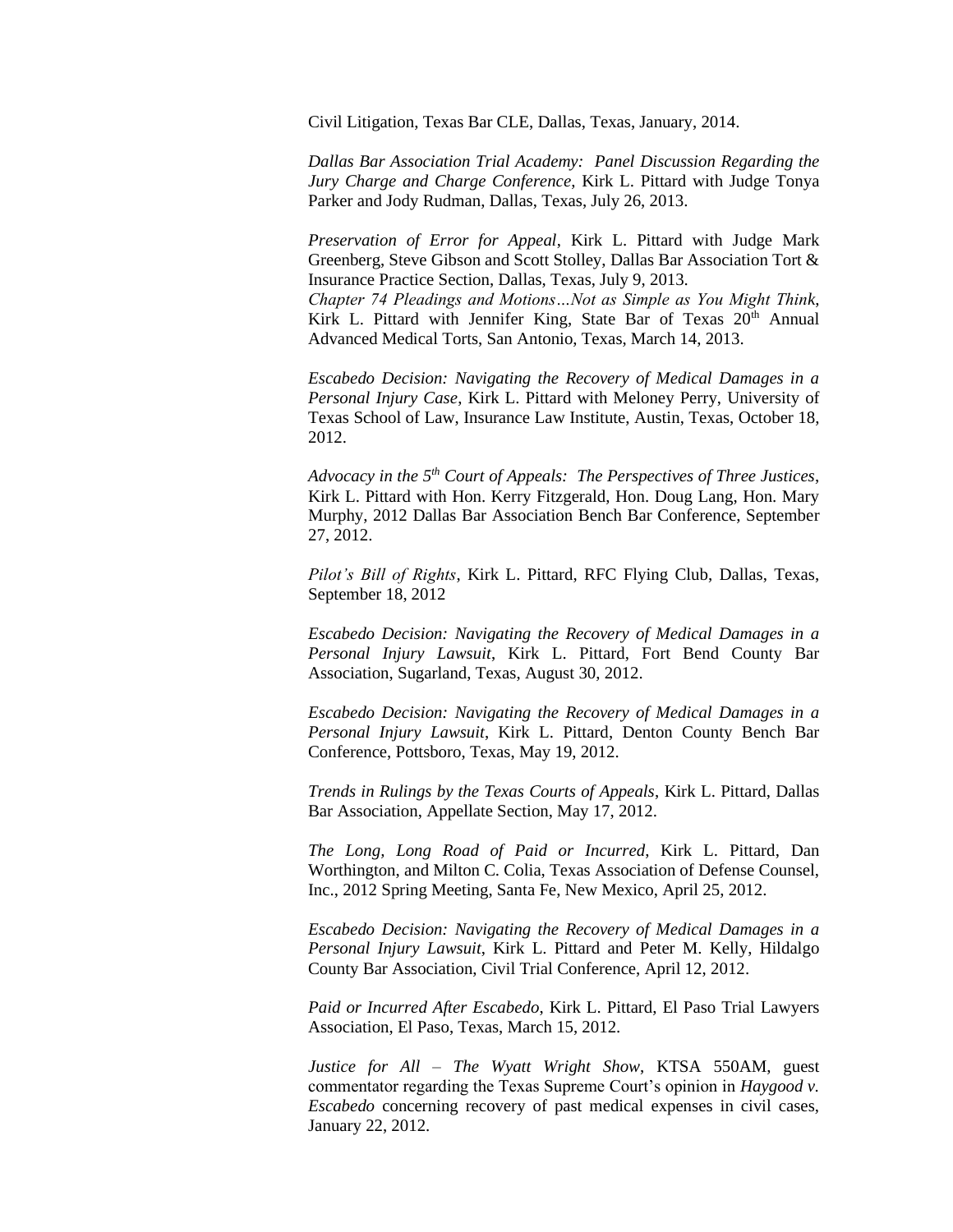*Paid or Incurred After Escabedo*, Kirk L. Pittard, Permian Basin Trial Lawyers Association, Odessa, Texas, January 11, 2012.

*Paid or Incurred After Escabedo*, Kirk L. Pittard, San Antonio Trial Lawyers Association, San Antonio, Texas, December 15, 2011.

*What Every Young Lawyer Needs to Know About…Mandamus Practice*, Kirk L. Pittard, Dallas Association of Young Lawyers, Dallas, Texas, December 14, 2011.

*Paid or Incurred After Escabedo*, Kirk L. Pittard, Peter Kelly and Andy Payne, Texas Trial Lawyers Association, Advanced Personal Injur Seminar, Houston, Texas, December 1, 2011.

*Legal Symposium for the Dallas Judiciary Regarding Paid or Incurred after Escabedo*¸ Kirk L. Pittard with Andy Payne, Dan Worthington and Ken Riney, Dallas, Texas, October 13, 2011

*Escabedo/Paid vs Incurred*, Kirk L. Pittard, Road Rules Dallas: A Crash Course Car Wrecks Seminar, Dallas, Texas, October 6, 2011.

*Legislative Update and the Escabedo Case,* Kirk L. Pittard with Paula Sweeney, Tex Quesada, Brian Lauten, Dick Sayles, Mary Margaret Black and William Toles, Dallas Bar Association, Tort & Insurance Practice Section, Dallas, Texas, October 4, 2011.

*Paid or Incurred after Escabedo,* Kirk L. Pittard, Tarrant County Trial Lawyers Association, Fort Worth, Texas, September 21, 2011.

*Paid or Incurred after Escabedo,* Kirk L. Pittard, East Texas Trial Lawyers Association, Longview, Texas, September 21, 2011.

*The Economics of Appeals: Fee Arrangements (including Alternative Arrangements) for Appellate Counsel*, Kirk L. Pittard with Jeff Levinger, Oscar Rey Rodriguez, John Torres, State Bar of Texas, Appellate Section, Dallas, Texas, June 17, 2011.

*Limitations and Repose: Molinet, Rankin, Walters & Offenbach*, Kirk L. Pittard, Texas Trial Lawyers Association Annual Meeting, Medical Malpractice Seminar, Austin, Texas, June 2, 2011.

*Liability for Health Care Providers Under the Emergency Medical Care Statute,* Kirk L. Pittard, State Bar of Texas, Santa Fe, New Mexico, March 17, 2011.

*How Appellate Counsel Can Add Value to Your Case Throughout Litigation,* Kirk L. Pittard, Mississippi Association for Justice, New Orleans, June 11, 2010.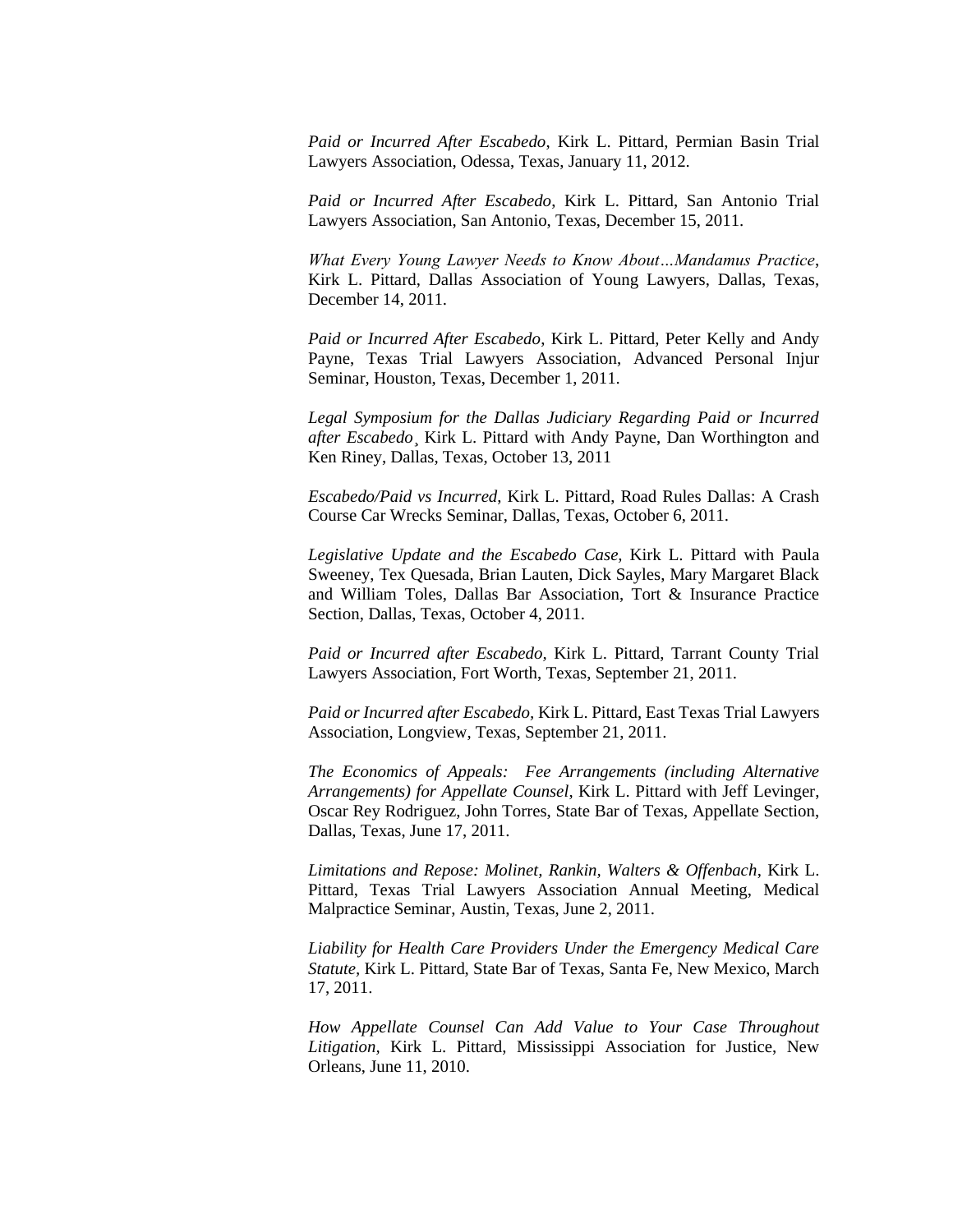*Paid or Incurred: What's Happened, and What's on the Horizon***,** Kirk L. Pittard, El Paso Trial Lawyers Association, El Paso, Texas, March 18, 2010.

*What Every Young Lawyer Should Know About Legal Writing*, Kirk L. Pittard with Justice Mary Murphy, Thad Spalding, and Talmage Boston, Dallas Association of Young Lawyers, March 10, 2010.

*The Rogue Ice Cube: What Texas Supreme Court Legal Sufficiency Review Means for Your Practice*, Kirk L. Pittard, Texas Trial Lawyers Association, Las Vegas, Nevada, February 26, 2010.

*FAA Airman Enforcement Actions 101*, Kirk L. Pittard, RFC Dallas Flying Club, Addison, Texas, April 21, 2009.

*The Fallibility of Eyewitness Testimony and the Texas Innocence Project*, Kirk L. Pittard, et. al. Patrick E. Higginbotham American Inn of Court, Dallas, Texas, April 15, 2009.

*Paid or Incurred: Recovery of Medical Expenses*, Kirk L. Pittard, East Texas Trial Lawyers Association, Jefferson, Texas, March 26, 2009.

*Paid or Incurred: Recovery of Medical Expenses*, Kirk L. Pittard, The University of Texas School of Law, 2008 The Car Crash Seminar, Austin, Texas, August 15, 2008.

*How Appellate Counsel Can Add Value to Your Case Throughout Litigation*, Kirk L. Pittard, Houston TTLA Advocates, May 28, 2008.

*Removal and Remand,* Kirk L. Pittard, Texas Association of Legal Professional 53rd Annual Board Meeting and Education Conference, May 3, 2008.

*Paid or Incurred: Recovery of Medical Expenses*, Kirk L. Pittard, Texas Trial Lawyers Association Car Wrecks Seminar, 2007 Annual Conference, Austin, Texas, November 29, 2007.

*Paid or Incurred: Recovery of Medical Expenses*, Kirk L. Pittard, San Antonio Trial Lawyers Association, San Antonio, Texas, October 18, 2007.

*Legal and Factual Sufficiency Review After City of Keller*, Kirk L. Pittard and O. Rey Rodriguez, Dallas Bar Association, Appellate Law Section, October 18, 2007.

*Paid or Incurred: Recovery of Medical Expenses*, Kirk L. Pittard, Tarrant County Trial Lawyers Association, Ft. Worth, Texas, October 10, 2007.

*Removal and Remand*, Kirk L. Pittard, Texas Advanced Paralegal Seminar, Dallas, Texas, October 4, 2007.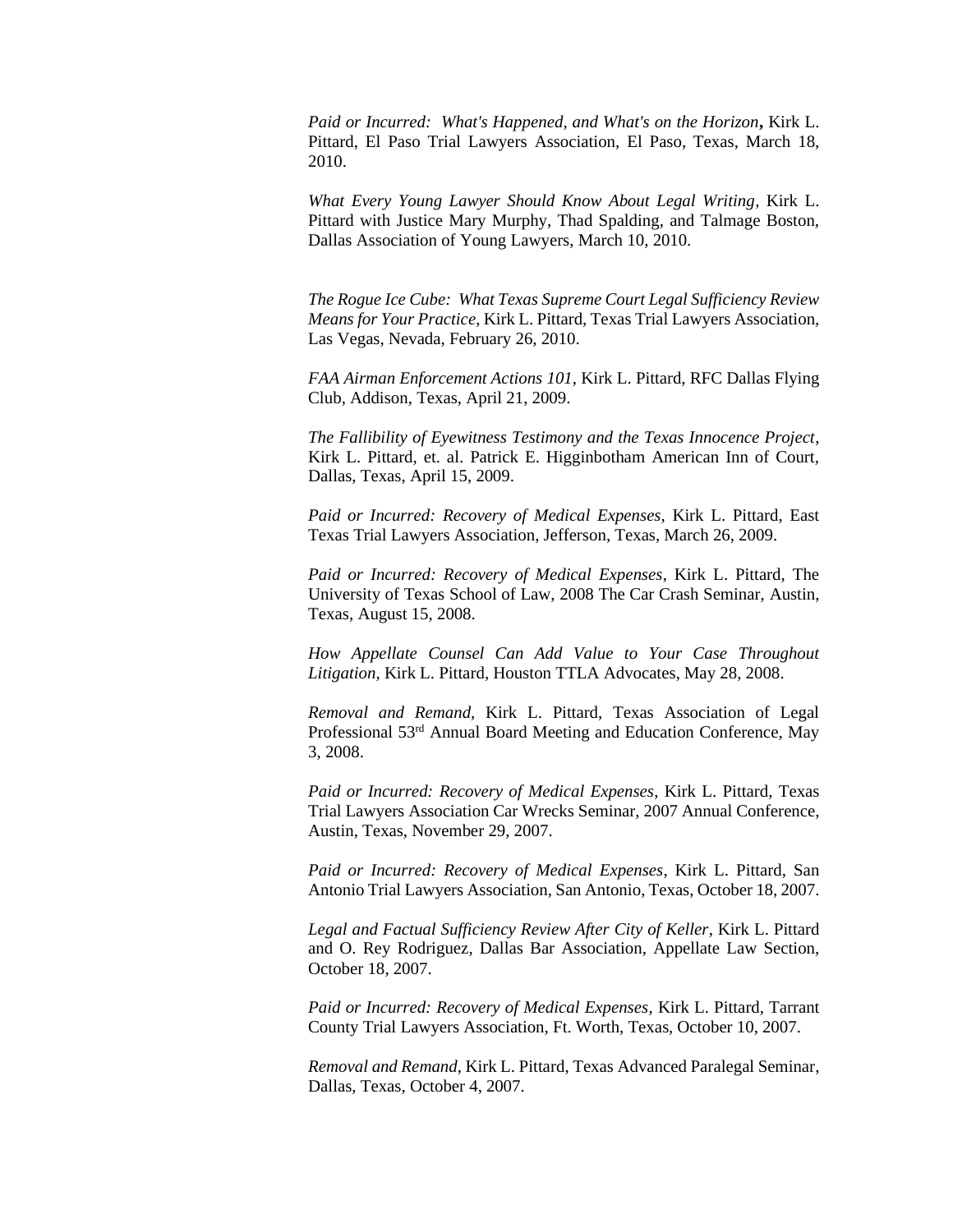*The Meaning and Application of HB 4's "Paid or Incurred,"* Kirk L. Pittard and Mike Huddleston, Dallas Bar Association, Torts and Insurance Practice Litigation Section, September 27, 2007.

*How Appellate Counsel Can Add Value to Your Case Throughout Litigation*, Kirk L. Pittard, American Association for Justice2007 Annual Convention, July 18, 2007.

*How Appellate Counsel Can Add Value to Your Case Throughout Litigation*, Kirk L. Pittard, El Paso County Trial Lawyers Association, June 28, 2007.

*Removal and Remand*, Kirk L. Pittard, Texas Trial Lawyers Association Advanced Personal Injury Seminar, Austin, Texas, May 31, 2007.

*Paid or Incurred: Recovery of Medical Expenses*, Kirk L. Pittard, Collin County Bench Bar Conference, April 20, 2007.

*How Appellate Counsel Can Add Value to Your Case Throughout Litigation*, Kirk L. Pittard, Collin County Bench Bar Conference, April 20, 2007.

*Paid or Incurred: Recovery of Medical Expenses*, Kirk L. Pittard, Dallas Trial Lawyers Association and the Dallas Women Lawyers Association, January 25, 2007.

*Paid or Incurred: Recovery of Medical Expenses*, Kirk L. Pittard, Texas Trial Lawyers Association Car Wrecks Seminar, November 30, 2006.

*Paid or Incurred: Recovery of Medical Expenses*, Kirk L. Pittard, Tarrant County Trial Lawyers Association, October 25, 2006.

*Paid or Incurred: Recovery of Medical Expenses*, Kirk L. Pittard and Andrew L. Payne, Mesquite Bar Association, October 18, 2006.

*Removal and Remand*, Kirk L. Pittard, Dallas Area Paralegal Association, October 3, 2006.

*Paid or Incurred: Recovery of Medical Expenses*, Kirk L. Pittard and Andrew L. Payne, South Plains Trial Lawyers Association, September 20, 2006.

*Paid or Incurred: Recovery of Medical Expenses*, Kirk L. Pittard and Andrew L. Payne, Capital Area Trial Lawyers Association, July 11, 2006.

*Paid or Incurred: Recovery of Medical Expenses*, Kirk L. Pittard and Andrew L. Payne, Dallas Trial Lawyers Association, March 16, 2006.

*The Benefits of Retaining Appellate Counsel Throughout Litigation*, Kirk L. Pittard and Thad D. Spalding, Denton Trial Lawyers Association, February 16, 2006.